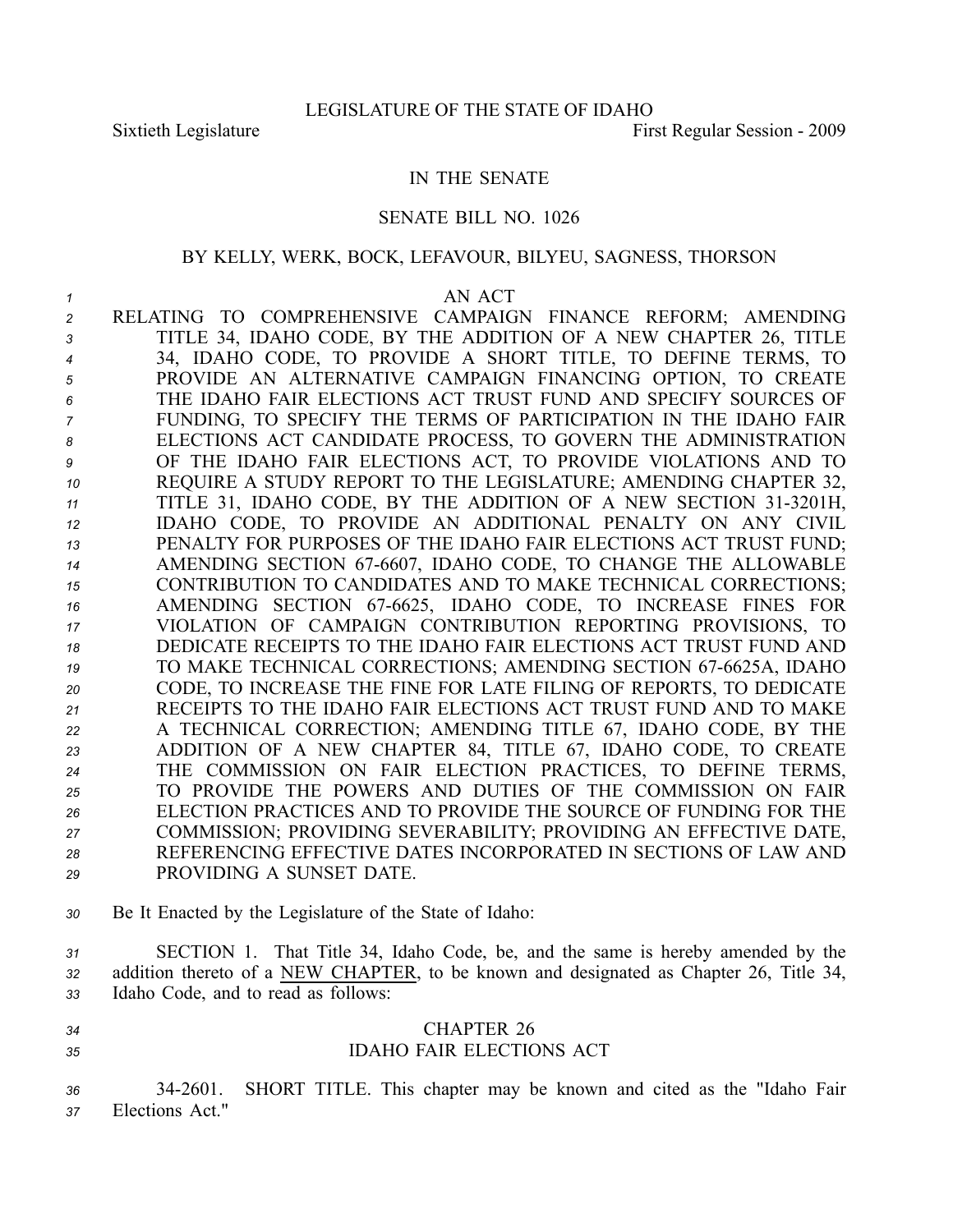- *<sup>1</sup>* 342602. DEFINITIONS. As used in this chapter: *<sup>2</sup>* (1) "Certified candidate" means <sup>a</sup> candidate in Idaho running for statewide office, state *<sup>3</sup>* senator or state representative who chooses to participate in the Idaho fair elections act and who *<sup>4</sup>* has met the requirements in section 342605, Idaho Code, to become <sup>a</sup> certified candidate.
- 

*<sup>5</sup>* (2) "Commission" means the commission on fair election practices within the office of *<sup>6</sup>* the secretary of state established by chapter 84, title 67, Idaho Code.

*<sup>7</sup>* (3) "Contribution" means the same as in the definition of "contribution" in section 8 67-6602, Idaho Code.

 (4) "Nonparticipating candidate" means <sup>a</sup> candidate running for statewide office, state senator or state representative who does not choose to participate in the Idaho fair elections act and who is not seeking to be certified as an Idaho fair elections act candidate under section 342605, Idaho Code.

*<sup>13</sup>* (5) "Participating candidate" means <sup>a</sup> candidate running for statewide office, state senator *<sup>14</sup>* or state representative who is seeking to be certified as an Idaho fair elections act candidate *<sup>15</sup>* under section 342605, Idaho Code.

*<sup>16</sup>* (6) "Qualifying contribution" means <sup>a</sup> donation:

*<sup>17</sup>* (a) Of five dollars (\$5.00) in the form of <sup>a</sup> check, money order or cash, if accompanied *<sup>18</sup>* by <sup>a</sup> receipt with the name and address of the contributor and signed by the contributor, *<sup>19</sup>* payable to the trust fund in suppor<sup>t</sup> of <sup>a</sup> candidate;

*<sup>20</sup>* (b) Made by <sup>a</sup> qualified elector within the state of Idaho and, in the case of <sup>a</sup> candidate *<sup>21</sup>* for state senator or state representative, within the legislative district of the candidate;

*<sup>22</sup>* (c) Made during the qualifying period and obtained with the knowledge and approval of *<sup>23</sup>* the participating candidate; and

*<sup>24</sup>* (d) That is acknowledged by <sup>a</sup> written receipt providing the name and address of the *<sup>25</sup>* donor on <sup>a</sup> form provided by the commission.

*<sup>26</sup>* (7) "Qualifying period" means:

*<sup>27</sup>* (a) For <sup>a</sup> participating candidate for statewide office the qualifying period begins *<sup>28</sup>* November 1 immediately preceding the election year and ends at 5:00 p.m. on the tenth *<sup>29</sup>* Friday preceding the primary election;

*<sup>30</sup>* (b) For <sup>a</sup> participating candidate for state senator or state representative, the qualifying *<sup>31</sup>* period begins on January 1 of the election year and ends at 5:00 p.m. on the tenth Friday *<sup>32</sup>* preceding the primary election.

 (8) "Seed money contribution" means <sup>a</sup> contribution of not more than one hundred dollars (\$100) per individual made to <sup>a</sup> candidate, including every contribution from the candidate or the candidate's family. To be eligible for certification, <sup>a</sup> candidate may collect and spend only seed money contributions subsequent to becoming <sup>a</sup> participating candidate as defined in this chapter and throughout the qualifying period. A candidate may not collect or spend seed money contributions after certification as an Idaho fair elections act candidate. The primary purpose of <sup>a</sup> seed money contribution is to enable <sup>a</sup> participating candidate to collect qualifying contributions. A seed money contribution must be reported according to the procedures developed by the commission.

*<sup>42</sup>* (9) "Statewide office" means the office of governor, lieutenant governor, secretary *<sup>43</sup>* of state, attorney general, state treasurer, state controller and state superintendent of public *<sup>44</sup>* instruction.

*<sup>45</sup>* (10) "Trust fund" means the Idaho fair elections act trust fund established in section *<sup>46</sup>* 342604, Idaho Code.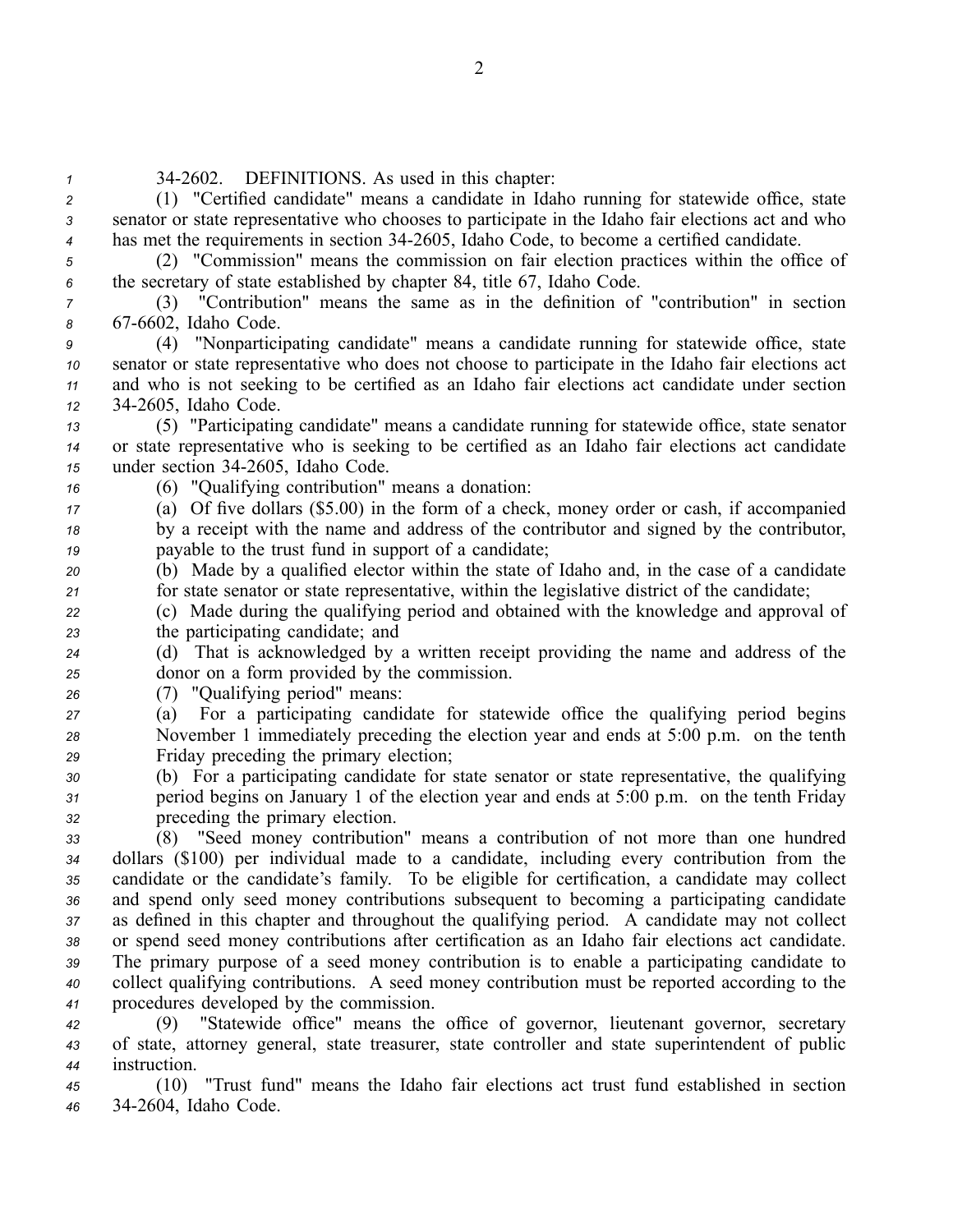342603. ALTERNATIVE CAMPAIGN FINANCING OPTION. This chapter establishes <sup>a</sup> voluntary alternative campaign financing option available to candidates running for statewide office, state senator or state representative. This alternative campaign financing option is available to candidates for elections to be held beginning in the year 2012, if the commission determines that there are sufficient funds in the trust fund to provide <sup>a</sup> reasonable level of funding for the anticipated number of candidates who may qualify to run under this chapter. If sufficient funds exist in the trust fund to provide funding for the anticipated number of candidates who may qualify to run under this chapter for some, but not all, offices covered by this chapter, the commission shall determine which offices shall receive the funding that year and which shall wait until subsequent election years, based on the following priority: Idaho state house of representatives, all seats; Idaho state senate, all seats; lieutenant governor; governor; attorney general; secretary of state; state superintendent of public instruction; state controller; state treasurer. The commission shall administer this chapter and the trust fund. Candidates participating in this chapter must also comply with all other election and campaign laws and rules and regulations.

 342604. IDAHO FAIR ELECTIONS ACT TRUST FUND ESTABLISHED – SOURCES OF FUNDING. (1) The Idaho fair elections act trust fund is established to finance the election campaigns of certified candidates and to pay administrative and enforcement costs of the commission related to this chapter. The trust fund is <sup>a</sup> special, nonlapsing fund and any interest generated by the fund shall be credited to the fund. The commission shall keep <sup>a</sup> record of all moneys deposited in the trust fund that shall indicate the source from which the moneys are derived, the interest earned and the activity or program against which any withdrawal is charged.

- 
- *<sup>24</sup>* (2) The following must be deposited into the trust fund:
- *<sup>25</sup>* (a) The qualifying contributions required under section 342605, Idaho Code, and *<sup>26</sup>* any excess qualifying contributions when those contributions are submitted to the *<sup>27</sup>* commission;
- *<sup>28</sup>* (b) Seed money contributions collected pursuan<sup>t</sup> to section 342605, Idaho Code, *<sup>29</sup>* remaining unspen<sup>t</sup> after <sup>a</sup> candidate has become <sup>a</sup> certified candidate;
- *<sup>30</sup>* (c) Trust fund revenues distributed to an Idaho fair elections act candidate and remaining *<sup>31</sup>* unspen<sup>t</sup> after the candidate has lost <sup>a</sup> primary election or after the general election;

*<sup>32</sup>* (d) Other unspen<sup>t</sup> funds distributed to any Idaho fair elections act candidate who does *<sup>33</sup>* not remain <sup>a</sup> candidate throughout <sup>a</sup> primary or general election cycle;

- *<sup>34</sup>* (e) Voluntary donations made directly to the trust fund;
- *35* (f) Fines collected under sections 34-2607, 67-6625 and 67-6625A, Idaho Code;
- *<sup>36</sup>* (g) Revenue from <sup>a</sup> surcharge on civil assessments in the district courts of Idaho pursuan<sup>t</sup> *<sup>37</sup>* to section 313201H, Idaho Code; and
- 
- *<sup>38</sup>* (h) Any other funds as designated by the legislature.

 (3) By October 1 preceding each election year, the commission shall publish an estimate of the funds in the trust fund available for distribution to the certified candidates during the upcoming year's election, and shall state whether some or all of the offices shall be qualified to receive funding as provided in section 342603, Idaho Code.

*<sup>43</sup>* (4) All moneys placed in the trust fund are hereby perpetually appropriated to the *<sup>44</sup>* secretary of state for administration and allocation as provided in this chapter. All expenditures *<sup>45</sup>* from the trust fund shall be paid out in warrants drawn by the state controller upon presentation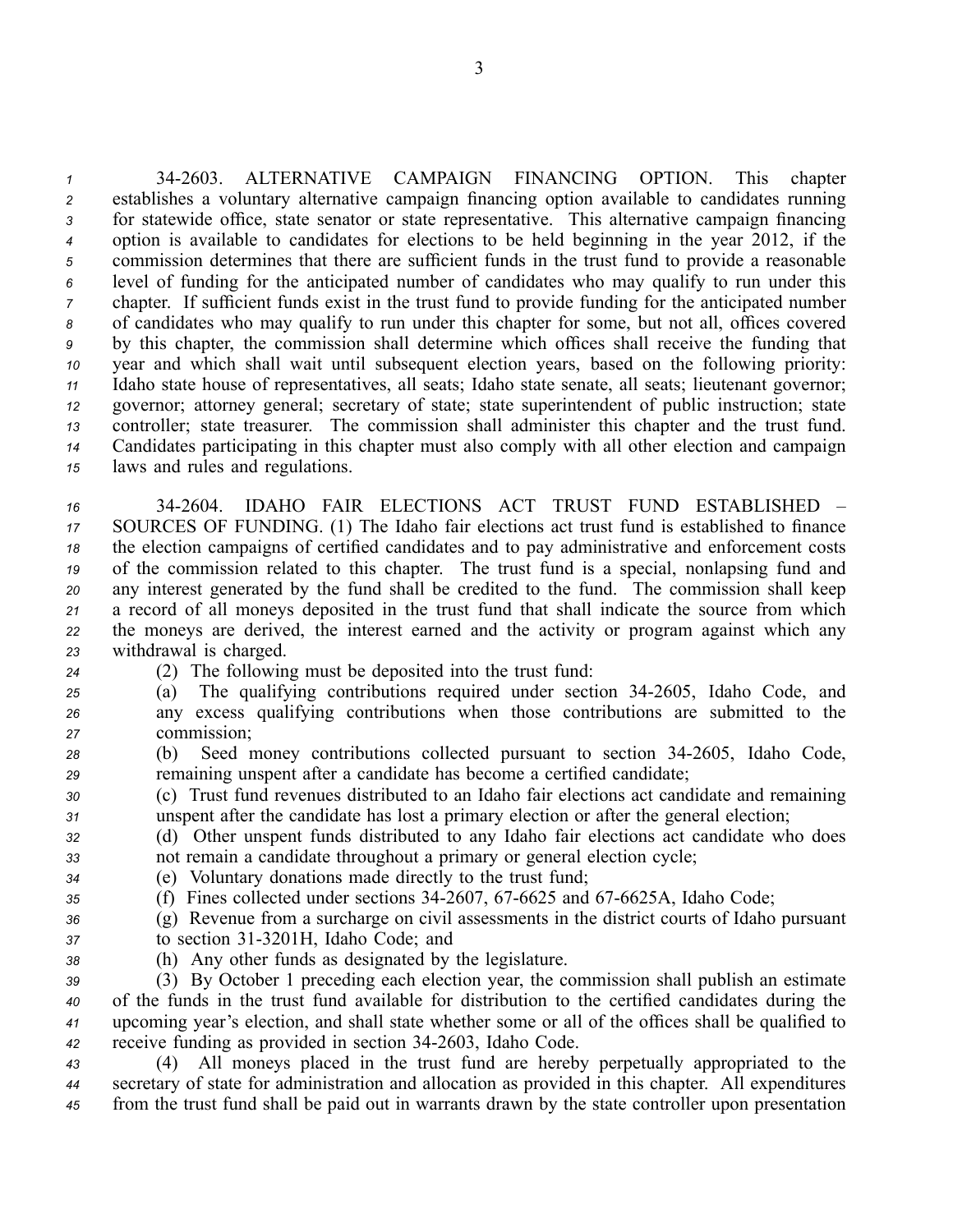*1* of proper vouchers from the secretary of state. The provisions of section 67-3516(3) and (4), *<sup>2</sup>* Idaho Code, are hereby specifically declared not to apply to the administration of the trust fund.

 342605. TERMS OF PARTICIPATION. (1) A participating candidate must file <sup>a</sup> declaration of intent to seek certification as an Idaho fair elections act candidate and comply with the requirements of this chapter. The declaration of intent must be filed with the commission prior to or during the qualifying period, excep<sup>t</sup> as provided in subsection (14) of this section, according to forms and procedures developed by the commission. A participating candidate must submit <sup>a</sup> declaration of intent prior to collecting qualifying contributions under this chapter.

 (2) Subsequent to becoming a candidate as defined in section 67-6602, Idaho Code, and prior to certification, <sup>a</sup> participating candidate may not accep<sup>t</sup> contributions, excep<sup>t</sup> for seed money contributions. A participating candidate must limit the candidate's total seed money contributions to the following amounts:

*<sup>14</sup>* (a) Fifty thousand dollars (\$50,000) for <sup>a</sup> candidate for statewide office;

*<sup>15</sup>* (b) One thousand dollars (\$1,000) for <sup>a</sup> candidate for state senator;

*<sup>16</sup>* (c) One thousand dollars (\$1,000) for <sup>a</sup> candidate for state representative.

*<sup>17</sup>* (3) Participating candidates must obtain qualifying contributions during the qualifying *<sup>18</sup>* period as follows:

*<sup>19</sup>* (a) For <sup>a</sup> candidate for governor at least two thousand five hundred (2,500) qualified *<sup>20</sup>* electors of the state of Idaho must suppor<sup>t</sup> the candidacy by providing <sup>a</sup> qualifying *<sup>21</sup>* contribution to that candidate;

*<sup>22</sup>* (b) For <sup>a</sup> candidate for all other statewide offices at least one thousand five hundred *<sup>23</sup>* (1,500) qualified electors of the state of Idaho must suppor<sup>t</sup> the candidacy by providing <sup>a</sup> *<sup>24</sup>* qualifying contribution to that candidate;

 (c) For <sup>a</sup> candidate for state senate or state house of representatives at least one hundred fifty (150) qualified electors from the candidate's legislative district must suppor<sup>t</sup> the candidacy by providing <sup>a</sup> qualifying contribution to that candidate. A payment, gift or anything of value may not be given, or caused to be given, in exchange for <sup>a</sup> qualifying contribution.

*<sup>30</sup>* (4) A participating candidate must submit qualifying contributions to the commission *<sup>31</sup>* during the qualifying period according to procedures developed by the commission, excep<sup>t</sup> as *<sup>32</sup>* provided in subsection (13) of this section.

*<sup>33</sup>* (5) Upon receipt of <sup>a</sup> final submittal of qualifying contributions by <sup>a</sup> participating *<sup>34</sup>* candidate, the commission shall determine whether or not the candidate has:

*<sup>35</sup>* (a) Signed and filed <sup>a</sup> declaration of intent to participate in this chapter; *<sup>36</sup>* (b) Submitted the appropriate number of valid qualifying contributions;

*37* (c) Met the requirements to become a candidate under section 67-6602, Idaho Code;

*<sup>38</sup>* (d) Not accepted contributions, excep<sup>t</sup> for seed money contributions, and otherwise *<sup>39</sup>* complied with seed money restrictions; and

*<sup>40</sup>* (e) Otherwise met the requirements for certification as set forth in this chapter.

*<sup>41</sup>* The commission shall certify <sup>a</sup> candidate complying with the requirements of this section as an *<sup>42</sup>* Idaho fair elections act candidate as soon as possible and no later than three (3) business days *<sup>43</sup>* after the candidate's final submittal of qualifying contributions.

*<sup>44</sup>* Upon certification, <sup>a</sup> certified candidate must transfer to the trust fund any unspen<sup>t</sup> seed *<sup>45</sup>* money contributions. A certified candidate must comply with all requirements of this chapter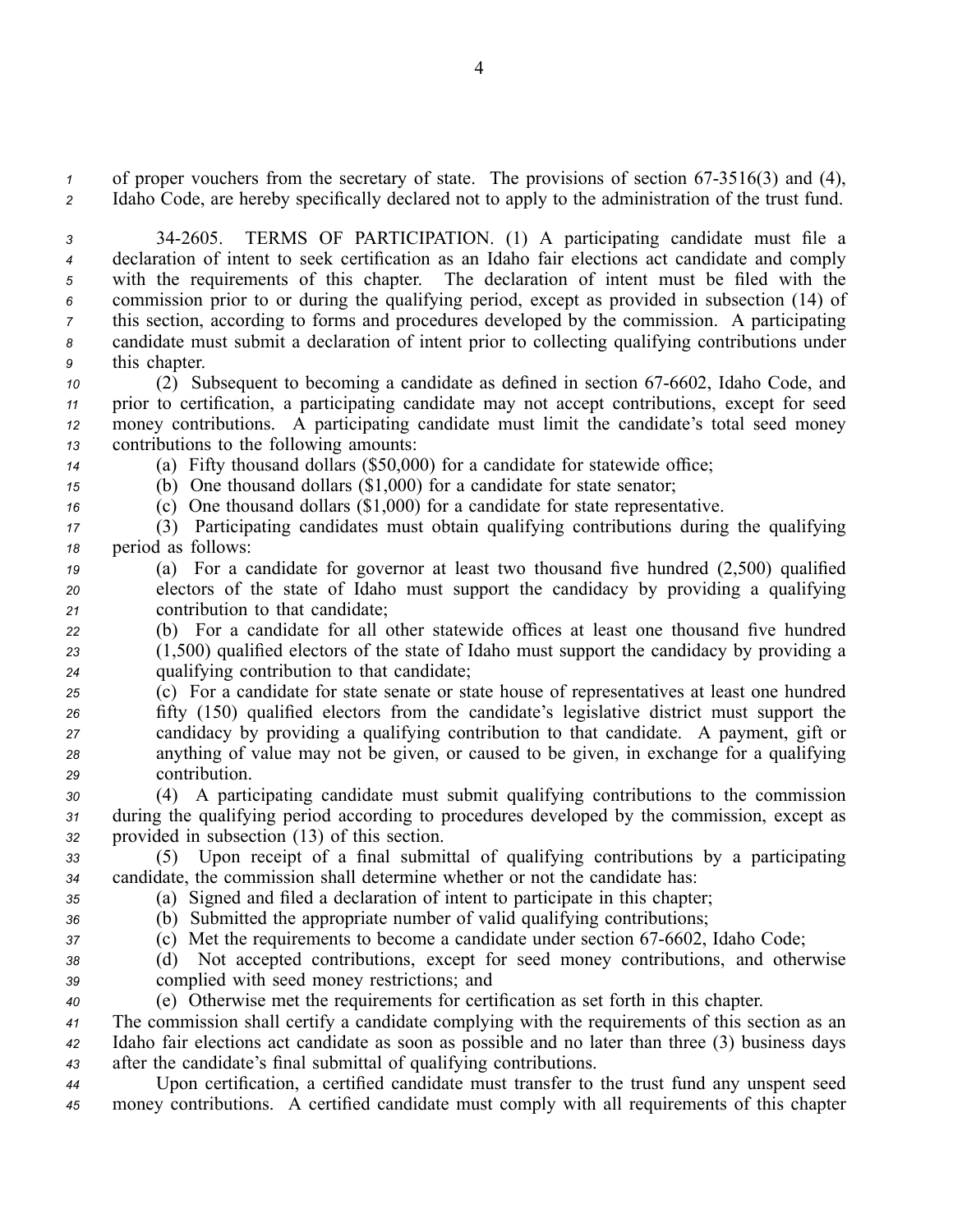*<sup>1</sup>* after certification and throughout the primary and general election cycles. Failure to do so is *<sup>2</sup>* <sup>a</sup> violation of this chapter. Written notice of certification or <sup>a</sup> denial of certification shall be *<sup>3</sup>* delivered to the candidate and the opponent, if any.

 (6) After certification, <sup>a</sup> certified candidate must limit the candidate's campaign expenditures and obligations, including outstanding obligations, to the amount of the revenues distributed to the candidate from the trust fund and may not accep<sup>t</sup> any contributions unless specifically authorized by the commission. All moneys distributed to certified candidates from the trust fund must be used for campaign related purposes. The commission shall publish guidelines outlining permissible campaign related expenditures.

*<sup>10</sup>* (7) The commission shall distribute to certified candidates revenues from the trust fund in *<sup>11</sup>* amounts determined under subsection (8) of this section in the following manner:

*<sup>12</sup>* (a) Within three (3) business days after certification, for candidates certified prior to the *<sup>13</sup>* tenth Friday before the primary election, revenues from the trust fund must be distributed *<sup>14</sup>* as if the candidates were in an uncontested primary election.

 (b) Within three (3) business days after the tenth Friday before the primary election, for primary election certified candidates, revenues from the trust fund must be distributed according to whether the candidate is in <sup>a</sup> contested or uncontested primary election and reduced by any amounts previously distributed under subsection (7)(a) of this section.

 (c) Within three (3) business days after the primary election, for general election certified candidates, revenues from the trust fund must be distributed according to whether or not the candidate is in <sup>a</sup> contested general election. Funds shall not be distributed to uncontested general election candidates. Funds may be distributed to certified candidates under this section by any mechanism that is expeditious, ensures accountability and safeguards the integrity of the trust fund.

 (8) Each year prior to the election year, the commission shall determine the amount of funds from the trust fund to be distributed to participating candidates based on the type of election and office and the historical cost to run <sup>a</sup> competitive race for that office. The following shall guide the commission:

 (a) For contested primary elections, the amount of revenues to be distributed may be the average amount of campaign expenditures made by candidates for that office during contested primary election races for the immediately preceding two (2) contested primary elections.

 (b) For uncontested primary elections, the amount of revenues distributed is the average amount of campaign expenditures made by each candidate for that office during all uncontested primary election races, or for contested races if that amount is lower, for the immediately preceding two (2) primary elections.

 (c) For contested general elections, the amount of revenues distributed is the average amount of campaign expenditures made by each candidate for that office during all contested general election races for the immediately preceding two (2) contested general elections.

 (d) Revenues shall not be distributed to uncontested general election candidates. If the commission determines that there is insufficient current data on historic expenditures for <sup>a</sup> particular office based upon previous contested elections for that office, the commission may use discretion to determine an appropriate amount.

*<sup>45</sup>* (9) When any campaign finance or election repor<sup>t</sup> shows that the sum of <sup>a</sup> candidate's *<sup>46</sup>* expenditures or obligations, or funds raised or borrowed, whichever is greater, reported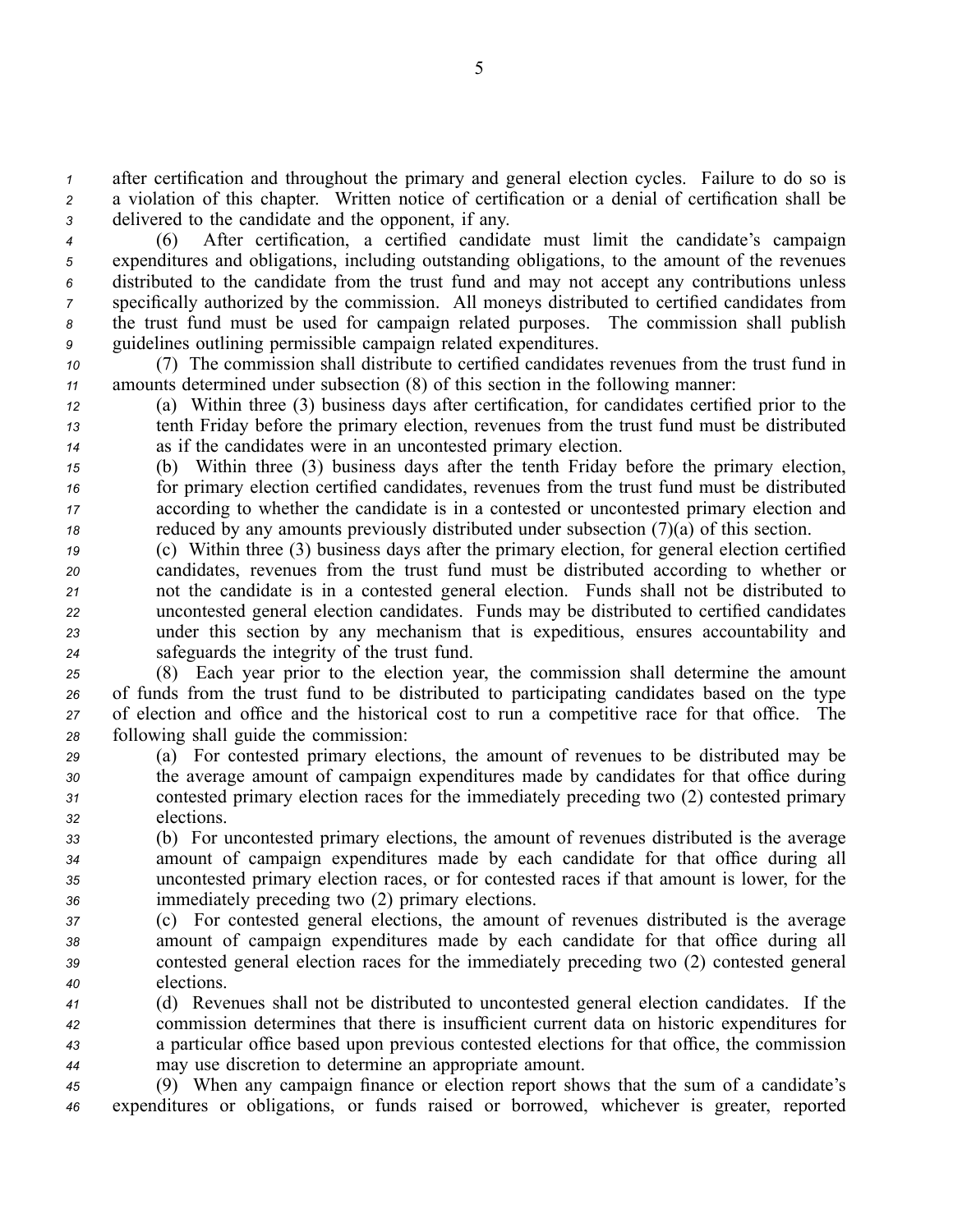under section 67-6607, Idaho Code, exceeds the distribution amount under subsection (8) of this section, the commission shall immediately issue to any opposing certified candidate an additional amount equivalent to the reported excess. Matching funds are limited to two (2) times the amount originally distributed under subsection (8)(a) or (8)(c) of this section, whichever is applicable.

 (10) A candidate running as an independent candidate certified by the tenth Friday preceding the primary election is eligible for revenues from the trust fund in the same amounts and at the same time as an uncontested primary election candidate and <sup>a</sup> general election candidate as specified in subsections (7) and (8) of this section.

*<sup>10</sup>* (11) The commission shall establish, by rule, procedures for qualification, certification, *<sup>11</sup>* disbursements of trust fund revenues and return of unspen<sup>t</sup> trust fund revenues for races *<sup>12</sup>* involving special elections, vacancies, withdrawals or replacement candidates.

 (12) Notwithstanding any other provision of law, participating and certified candidates shall repor<sup>t</sup> all money collected, all campaign expenditures, obligations and related activities to the commission according to procedures developed by the commission. Upon the filing 16 of a report of expenditures under section 67-6607, Idaho Code, thirty (30) days after the primary election in which the candidate was defeated and for all other certified candidates thirty (30) days after the general election, all certified candidates shall return all unspen<sup>t</sup> trust fund revenues to the commission. In developing these procedures, the commission shall utilize existing campaign reporting procedures whenever practicable.

 (13) The commission may not distribute revenues to certified candidates in excess of 22 the total amount of money deposited in the trust fund established in section 34-2604, Idaho Code. Notwithstanding any other provisions of this chapter, if the commission determines that the revenues in the trust fund are insufficient to meet distributions under subsection (7) or (9) of this section, the commission may permit certified candidates to accep<sup>t</sup> and spend contributions, reduced by any seed money contributions, aggregating no more than five hundred dollars (\$500) per donor per election for candidates for statewide office, and two hundred dollars (\$200) per donor per election for candidates for the state senate and state house of representatives, up to the applicable amounts set forth in subsections (7) and (9) of this section according to the rules adopted by the commission.

*<sup>31</sup>* (14) A candidate who has been denied certification as <sup>a</sup> certified candidate or the *<sup>32</sup>* opponen<sup>t</sup> of <sup>a</sup> certified candidate may challenge <sup>a</sup> certification decision by the commission as *<sup>33</sup>* follows:

*<sup>34</sup>* (a) A challenger may appeal to the full commission within three (3) business days of the *<sup>35</sup>* certification decision. The appeal must be in writing and must set forth the reasons for *<sup>36</sup>* the appeal.

 (b) Within five (5) business days after an appeal is properly made by <sup>a</sup> challenger and after notice is given to the challenger and each and every opponen<sup>t</sup> for the seat or office affected, the commission shall hold <sup>a</sup> hearing. The challenger has the burden of providing evidence to demonstrate that the commission decision was improper. The commission must rule on the appeal within three (3) business days after the completion of the hearing.

*<sup>43</sup>* (c) A challenger may appeal the decision of the commission rendered pursuan<sup>t</sup> to *<sup>44</sup>* paragraph (b) of this subsection by commencing an action in district court.

*<sup>45</sup>* (d) A candidate whose certification as <sup>a</sup> certified candidate is revoked on appeal must *<sup>46</sup>* return to the commission any unspen<sup>t</sup> revenues distributed from the trust fund. If the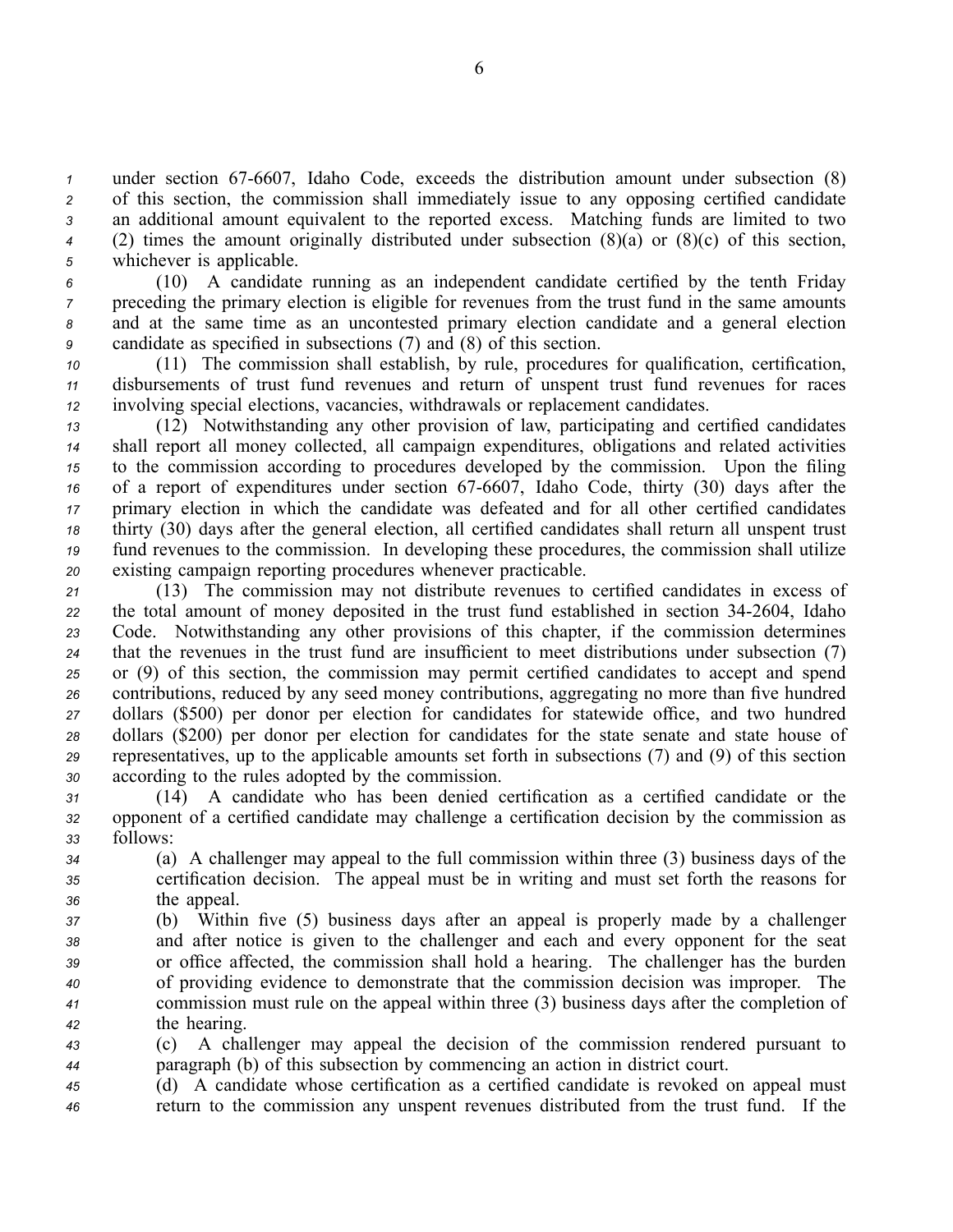*<sup>1</sup>* commission or court finds that an appeal was made frivolously or to cause delay or *<sup>2</sup>* hardship, the commission or court may require the challenger or appellant to pay costs *<sup>3</sup>* and attorney's fees of the commission, court and opposing parties, if any.

 342606. ADMINISTRATION OF THE CHAPTER. The commission, which shall exist within the office of the Idaho secretary of state, shall adopt rules to ensure effective administration of this chapter in the manner provided in chapter 52, title 67, Idaho Code. These rules must include, but must not be limited to, procedures for obtaining qualifying contributions, certification as an Idaho fair elections act candidate, circumstances involving special elections, vacancies, withdrawals or replacements, collection of revenues for the trust fund, distribution of trust fund revenues to certified candidates, return of unspen<sup>t</sup> trust fund disbursements and compliance with the Idaho fair elections act.

 342607. VIOLATIONS. (1) In addition to any other penalties that may be applicable, <sup>a</sup> person who violates any provision of this chapter is subject to <sup>a</sup> civil penalty not to exceed ten thousand dollars (\$10,000) per violation, payable to the trust fund. This penalty is recoverable in <sup>a</sup> civil action. In addition to any fine, for good cause shown, <sup>a</sup> candidate found in violation of this chapter may be required to return to the trust fund all amounts distributed to the candidate from the trust fund plus interest. If the commission makes <sup>a</sup> determination that <sup>a</sup> violation of this chapter has occurred, the commission shall assess <sup>a</sup> fine or transmit the finding to the attorney general for prosecution. Fines paid under this section shall be deposited in the trust fund. In determining whether or not <sup>a</sup> candidate is in violation of the expenditure limits of this chapter, the commission may consider as <sup>a</sup> mitigating factor any circumstances out of the candidate's control.

 (2) A person who willfully or knowingly violates any provision of this chapter, or any rules of the commission, or who willfully or knowingly makes <sup>a</sup> false statement in any repor<sup>t</sup> required by this chapter, commits <sup>a</sup> misdemeanor and, if certified as an Idaho fair elections act candidate, must return to the trust fund all amounts distributed by the trust fund to the candidate.

 342608. STUDY REPORT. By January 30, 2014, and every four (4) years thereafter, the commission shall prepare and submit to the legislature of the state of Idaho <sup>a</sup> repor<sup>t</sup> documenting, evaluating and making recommendations relating to the administration, implementation, funding and enforcement of the Idaho fair elections act and the Idaho fair elections act trust fund.

*<sup>33</sup>* SECTION 2. That Chapter 32, Title 31, Idaho Code, be, and the same is hereby amended 34 by the addition thereto of a NEW SECTION, to be known and designated as Section 31-3201H, *<sup>35</sup>* Idaho Code, and to read as follows:

 313201H. ADDITIONAL PENALTIES. (1) In addition to any other penalty assessment provided by law, <sup>a</sup> penalty assessment shall be levied in an amount of ten percen<sup>t</sup> (10%) on every fine, penalty and forfeiture imposed and collected by the courts for any civil penalty imposed and collected for <sup>a</sup> civil traffic violation and fine, penalty or forfeiture for <sup>a</sup> violation of the motor vehicle statutes, for any local ordinance relating to the stopping, standing or operation of <sup>a</sup> vehicle or for <sup>a</sup> violation of the fish and game statutes in title 36, Idaho Code.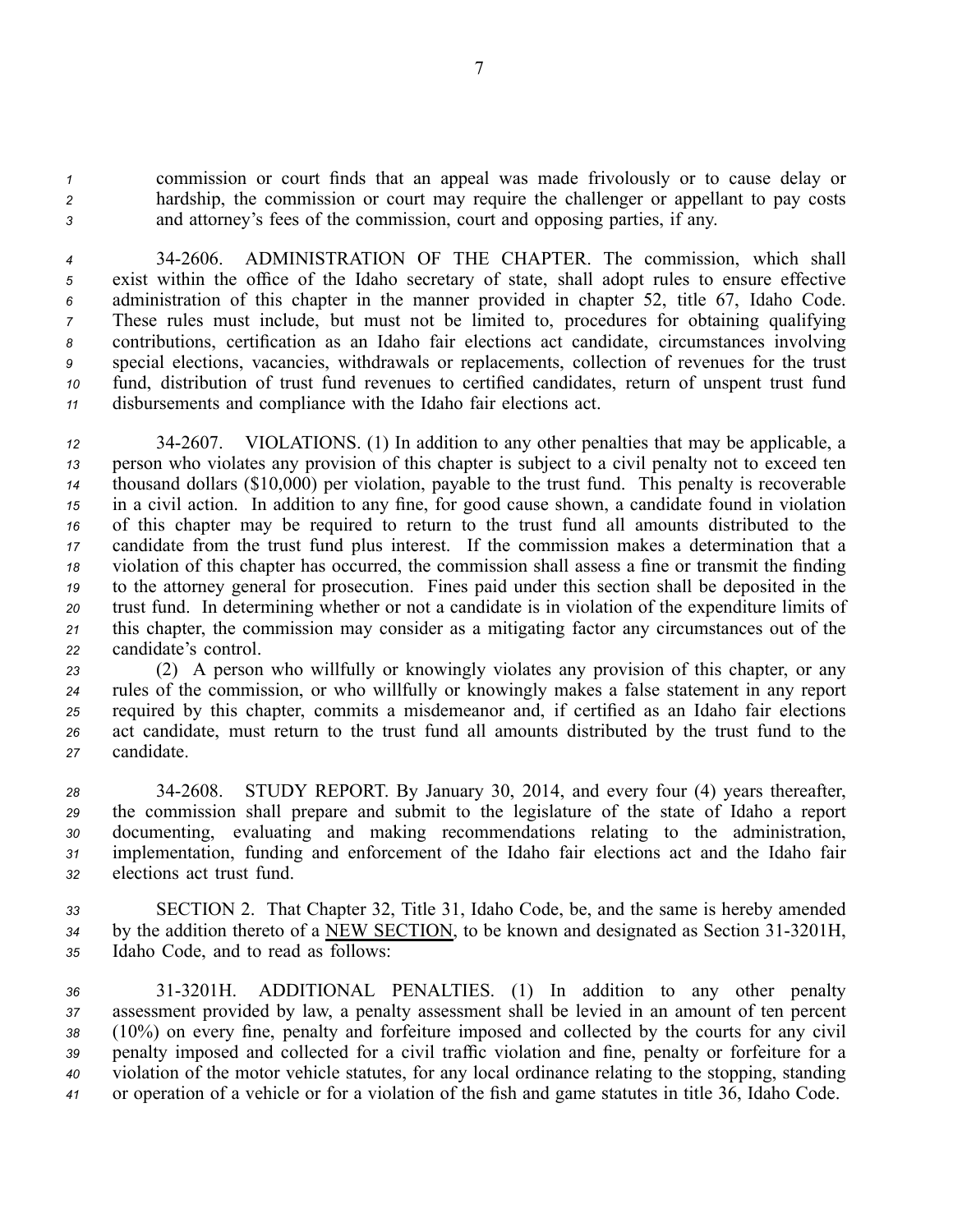(2) If any deposit of bail, bond or deposit for an alleged civil traffic violation is to be made for <sup>a</sup> violation, the court shall require <sup>a</sup> sufficient amount to include the assessment prescribed in this section for forfeited bail, bond or deposit. If bail, bond or deposit is forfeited, the court shall transmit the amount of the assessment pursuan<sup>t</sup> to subsection (5) of this section. If bail, bond or deposit is returned, the assessment made pursuan<sup>t</sup> to this section shall also be returned.

*<sup>7</sup>* (3) After addition of the penalty assessment, the courts may round the total amount due *8* to the nearest one-quarter (1/4) dollar.

 (4) The judge may waive all or par<sup>t</sup> of the civil penalty, fine, forfeiture and penalty assessment, excep<sup>t</sup> for mandatory civil penalties and fines, the paymen<sup>t</sup> of which would work <sup>a</sup> hardship on the persons convicted or adjudicated or on their immediate families. If <sup>a</sup> fine or civil penalty is mandatory, the judge may waive only all or par<sup>t</sup> of the penalty assessments prescribed in subsection (1) of this section. If <sup>a</sup> fine or civil penalty is not mandatory and if <sup>a</sup> portion of the civil penalty, fine, forfeiture and penalty assessment is waived or suspended, the amount assessed must be divided according to the proportion that the civil penalty, fine, bail or bond, or the penalty assessment represents of the total amount due.

 (5) After <sup>a</sup> determination by the court of the amount due, the court shall transmit, on the last day of each month, the assessments collected pursuan<sup>t</sup> to subsections (1) and (2) of this section and <sup>a</sup> remittance repor<sup>t</sup> of the fines, civil penalties and assessments collected pursuan<sup>t</sup> to subsections (1) and (2) of this section to the county treasurer, excep<sup>t</sup> that the magistrates division of the district court shall transmit the assessments and the remittance repor<sup>t</sup> of the fines, civil penalties and assessments to the city treasurer.

 (6) The appropriate authorities specified in subsection (5) of this section shall transmit the ten percen<sup>t</sup> (10%) penalty assessment prescribed in subsection (1) of this section and the remittance repor<sup>t</sup> as required in subsection (5) of this section to the state treasurer on or before the fifteenth day of each month for deposit in the Idaho fair elections act trust fund established in section 342604, Idaho Code.

*<sup>28</sup>* (7) Partial payments of the amount due shall be transmitted as prescribed in subsections *<sup>29</sup>* (5) and (6) of this section and shall be divided according to the proportion that the civil penalty, *<sup>30</sup>* fine, bail or bond, or penalty assessment represents of the total amount due.

31 SECTION 3. That Section 67-6607, Idaho Code, be, and the same is hereby amended to *<sup>32</sup>* read as follows:

*<sup>33</sup>* 676607. REPORTS OF CONTRIBUTIONS AND EXPENDITURES. (a) The political *<sup>34</sup>* treasurer for each candidate and the political treasurer of each political committee shall file with *<sup>35</sup>* the secretary of state:

 (1) Not more than fourteen (14) days and not less than seven (7) days before the date of <sup>a</sup> primary election in which the candidate or political committee is involved, <sup>a</sup> statement of all contributions received and all expenditures or encumbrances made by or on behalf of the candidate or political committee prior to the fifteenth day before the primary election;

 (2) Not more than thirty (30) days after the date of <sup>a</sup> primary election in which <sup>a</sup> candidate or <sup>a</sup> political committee is involved, <sup>a</sup> statement of all contributions received and all expenditures or encumbrances made by or on behalf of the candidate or political committee to cover the period since the fifteenth day before the primary election to and including the tenth day after the primary election;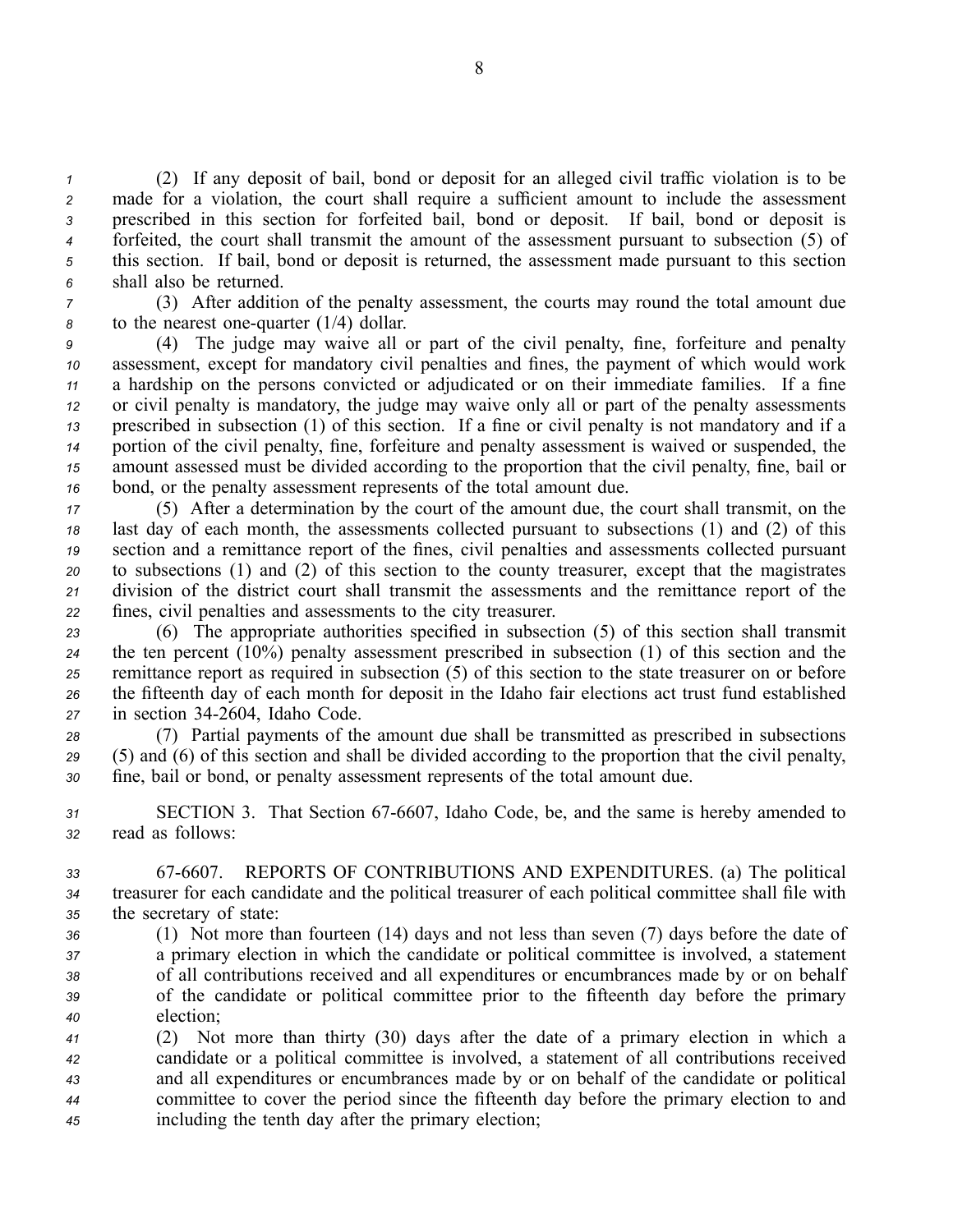(3) For all political committees supporting or opposing measures, <sup>a</sup> statement of all contributions received and all expenditures or encumbrances made by or on behalf of the measure or any candidate or made by or against the measure or any candidate shall be filed on the same dates provided in paragraphs (1), (2), (4), (5) and (6) of this subsection;

 (4) Not later than October 10 immediately preceding <sup>a</sup> general election in which the candidate or political committee is involved, <sup>a</sup> statement of all contributions received and all expenditures or encumbrances made by or on behalf of the candidate or political committee since and including the eleventh day after the date of the primary election and to and including September 30;

 (5) Not more than fourteen (14) days and not less than seven (7) days before the date of <sup>a</sup> general election in which the candidate or political committee is involved, <sup>a</sup> statement of all contributions received and all expenditures or encumbrances made by or on behalf of the candidate or political committee since and including October 1 and to and including the sixteenth day before the general election, together with <sup>a</sup> cumulative statement showing all such contributions and expenditures or encumbrances to and including the sixteenth day before the general election; and

 (6) Not more than thirty (30) days after the date of <sup>a</sup> general election in which the candidate or political committee is involved, <sup>a</sup> statement of all contributions received and all expenditures or encumbrances made by or on behalf of the candidate or political committee to cover the period since the fifteenth day before the general election to and including the tenth day after the general election.

*<sup>22</sup>* (b) For the first repor<sup>t</sup> under this section the reporting period shall cover the period *<sup>23</sup>* beginning with the first contribution, expenditure, or encumbrance.

 (c) Notwithstanding any other reports required under this section, the political treasurer for each candidate and any political committee supporting or opposing <sup>a</sup> measure shall notify the secretary of state, in writing, of any individual contribution of one thousand five hundred dollars (\$1,0500) or more, or multiple contributions aggregating one thousand dollars (\$1,000) or more, received by the political treasurer after the sixteenth day before, but more than forty-eight (48) hours before, any primary or general election. This notification shall be made within fortyeight (48) hours after the receipt of such contribution and shall include the name of the candidate or measure, the identification of the contributor, the total amount received in contributions since the end of the previous reporting period, and the date of receipt and amount of the contribution. The notification shall be in addition to the reporting of these contributions in the pos<sup>t</sup> election postelection report.

 (d) For all reports required pursuan<sup>t</sup> to this section the secretary of state shall accep<sup>t</sup> the 36 date of a postmark as the date of receipt except for the seven (7) day pre election preelection reports which must be received by no later than 5:00 p.m. on the seventh day preceding the primary or general election and excep<sup>t</sup> for the reports required in subsection (c) of this section which must be received within fortyeight (48) hours after receipt of the contribution or aggregate contributions.

*<sup>41</sup>* (e) Any reports required to be filed under the provisions of this section may also be filed *<sup>42</sup>* by means of an electronic facsimile transmission machine or by other electronic means in <sup>a</sup> *<sup>43</sup>* format approved by the secretary of state.

*<sup>44</sup>* SECTION 4. That Section 676625, Idaho Code, be, and the same is hereby amended to *<sup>45</sup>* read as follows: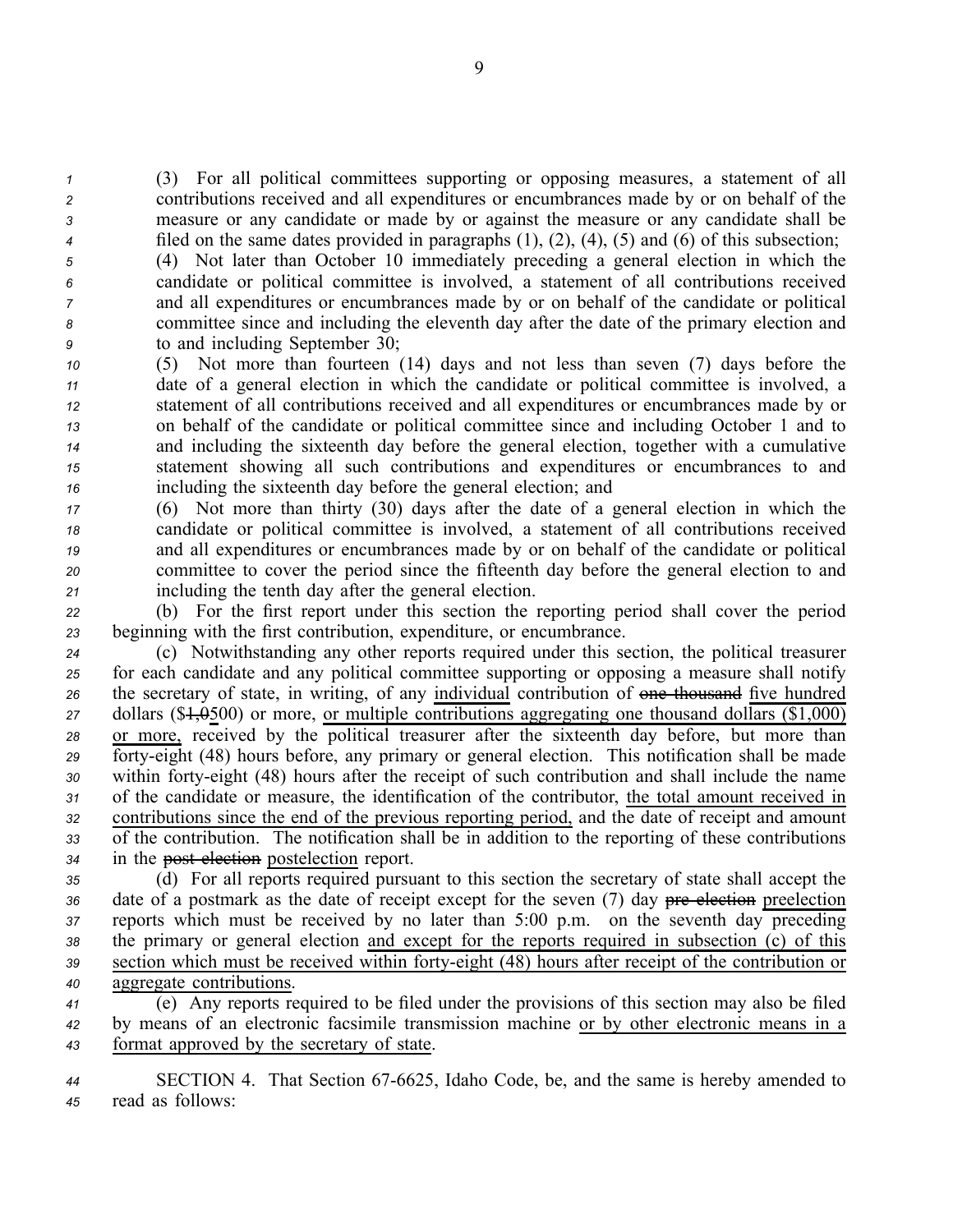676625. VIOLATIONS – CIVIL FINE – MISDEMEANOR PENALTY – PROSECUTION – LIMITATION – VENUE. (a) Any person who violates the provisions of 3 sections 67-6603 through 67-6614A, 67-6617, 67-6619, 67-6620, 67-6621(a), 67-6624, 67-6629 <sup>4</sup> or 67-6630, Idaho Code, shall be liable for a civil fine not to exceed two hundred fifty one 5 thousand dollars (\$2.51,000) if an individual, and not more than two ten thousand five hundred dollars (\$2,510,000) if <sup>a</sup> person other than an individual. The burden of proof for such civil liability shall be met by showing <sup>a</sup> preponderance of the evidence. All fines collected pursuan<sup>t</sup> to this section shall be deposited in the Idaho fair elections act trust fund established in section 342604, Idaho Code.

 (b) Any person who violates section 67-6605 or 67-6621(b), Idaho Code, and any person <sup>11</sup> who knowingly and willfully violates sections 67-6603 through 67-6614A, 67-6617, 67-6619, 67-6620, 67-6621(a), 67-6624, 67-6629 or 67-6630, Idaho Code, is guilty of a misdemeanor and, upon conviction, in addition to the fines set forth in subsection (a) of this section, may be imprisoned for not more than six (6) months or be both fined and imprisoned.

*<sup>15</sup>* (c) The attorney general or the appropriate prosecuting attorney may prosecute any *16* violations of this **act** chapter.

*<sup>17</sup>* (d) Prosecution for violation of this act chapter must be commenced within two (2) years *<sup>18</sup>* after the date on which the violation occurred.

*<sup>19</sup>* (e) Venue for prosecution under the provisions of this chapter shall be in the county of *<sup>20</sup>* residence of the defendant if the defendant is <sup>a</sup> resident of the state of Idaho, otherwise venue *<sup>21</sup>* shall be in Ada county.

22 **SECTION 5.** That Section 67-6625A, Idaho Code, be, and the same is hereby amended *<sup>23</sup>* to read as follows:

 676625A. LATE FILING OF STATEMENT OR REPORT – FEES. If any person fails to file <sup>a</sup> repor<sup>t</sup> or statement on or before <sup>a</sup> specified date, he shall be liable in an amount of fifty dollars (\$50.00) per day after the deadline until the statement or repor<sup>t</sup> is filed, to the secretary of state. For statements or reports filed more than seven (7) days after the deadline, this amount shall increase to one hundred dollars (\$100) per day beginning on the eighth day after the deadline until the statement or repor<sup>t</sup> is filed. Liability need not be enforced by the secretary of state if on an impartial basis he determines that the late filing was not willful and 31 that enforcement of the liability will not further the purposes of the <del>act</del> chapter, except that no liability shall be waived if <sup>a</sup> statement or repor<sup>t</sup> is not filed within five (5) days after receiving written notice of the filing requirement from the secretary of state.

 The remedy provided in this section is cumulative and does not exclude any other remedy 35 or penalty prescribed in section 67-6625, Idaho Code. All amounts collected pursuant to this section shall be deposited in the Idaho fair elections act trust fund established in section 342604, Idaho Code.

*<sup>38</sup>* SECTION 6. That Title 67, Idaho Code, be, and the same is hereby amended by the *<sup>39</sup>* addition thereto of <sup>a</sup> NEW CHAPTER, to be known and designated as Chapter 84, Title 67, *<sup>40</sup>* Idaho Code, and to read as follows:

# *<sup>41</sup>* CHAPTER 84 *<sup>42</sup>* COMMISSION ON FAIR ELECTION PRACTICES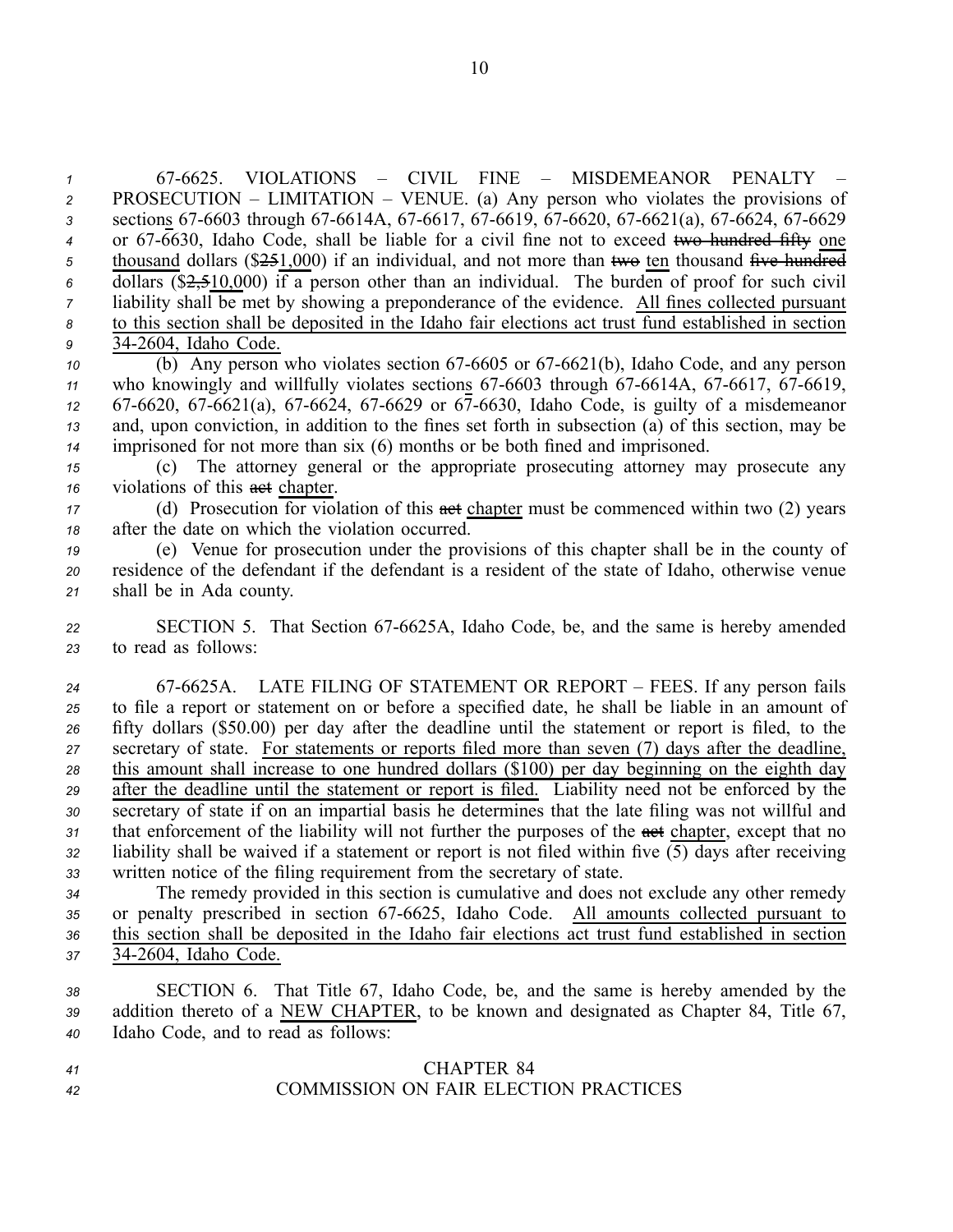*<sup>1</sup>* 678401. COMMISSION ON FAIR ELECTION PRACTICES CREATED. There is *<sup>2</sup>* hereby created and established in the office of the secretary of state the "Idaho Commission on *<sup>3</sup>* Fair Election Practices." Members of the commission shall be appointed as follows:

 (1) By May 1, 2011, and as needed after that date, the governor, the president of the senate, and the leaders of the majority and minority parties in the senate, the speaker of the house of representatives and the leaders of the majority and minority parties in the house of representatives shall jointly establish and publish <sup>a</sup> nomination period during which the members of the public may nominate qualified individuals to the governor for appointment to the commission. The initial nomination period must close by September 1, 2011.

 (2) The governor shall appoint the members of the commission, taking into consideration nominations made during the nomination period. The commission shall be composed of seven (7) Idaho registered voters. At least one (1) member of the committee shall be <sup>a</sup> member of each political party receiving at least ten percen<sup>t</sup> (10%) of the vote in any statewide election in the previous general election. No more than four (4) members of the commission shall be members of any one (1) political party. No more than three (3) members of the commission shall be residents of the same county.

 (3) The terms of the commission members will be staggered so that the first term of three (3) commissioners shall expire on December 31, 2012; the first term of two (2) commissioners shall expire on December 31, 2013; and the first term of two (2) commissioners shall expire on December 31, 2014.

*<sup>21</sup>* (4) Except as set forth in subsection (3) of this section, the term of office shall be *<sup>22</sup>* three (3) years and no commissioner shall serve for more than two (2) consecutive terms. The *<sup>23</sup>* commissioners shall elect <sup>a</sup> chairman for <sup>a</sup> term of one (1) year.

*<sup>24</sup>* (5) Except as set forth in subsection (3) of this section, the term of office shall *<sup>25</sup>* commence on January 1 and expire on December 31.

*<sup>26</sup>* (6) Vacancies shall be filled as terms expire. Each of the commissioners shall hold office *<sup>27</sup>* until his or her successor has been appointed and qualified.

 (7) A majority of the members of the commission shall constitute <sup>a</sup> quorum for the transaction of all business and the carrying out of the duties of the commission. Before entering on the discharge of their duties as members of the commission, each member shall take and subscribe to the oath of office prescribed for state officers.

*<sup>32</sup>* (8) Each member of the commission shall be compensated as provided by section *<sup>33</sup>* 59509(d), Idaho Code.

*<sup>34</sup>* (9) Members of the commission may be removed by the governor for substantial neglect *<sup>35</sup>* of duty, gross misconduct in office, inability to discharge the powers and duties of office or any *<sup>36</sup>* violation of the provisions of this chapter, after written notice and opportunity for <sup>a</sup> response.

*<sup>37</sup>* 678402. DEFINITIONS. In this chapter, the following terms shall have the following *<sup>38</sup>* meanings:

*<sup>39</sup>* (1) "Commission" means the Idaho commission on fair election practices.

*<sup>40</sup>* (2) "Trust fund" means the Idaho fair elections act trust fund established in section *<sup>41</sup>* 342604, Idaho Code.

*<sup>42</sup>* 678403. POWERS AND DUTIES OF THE COMMISSION ON FAIR ELECTION *<sup>43</sup>* PRACTICES. The commission shall have the following powers and duties:

*<sup>44</sup>* (1) The commission shall administer the Idaho fair elections act trust fund.